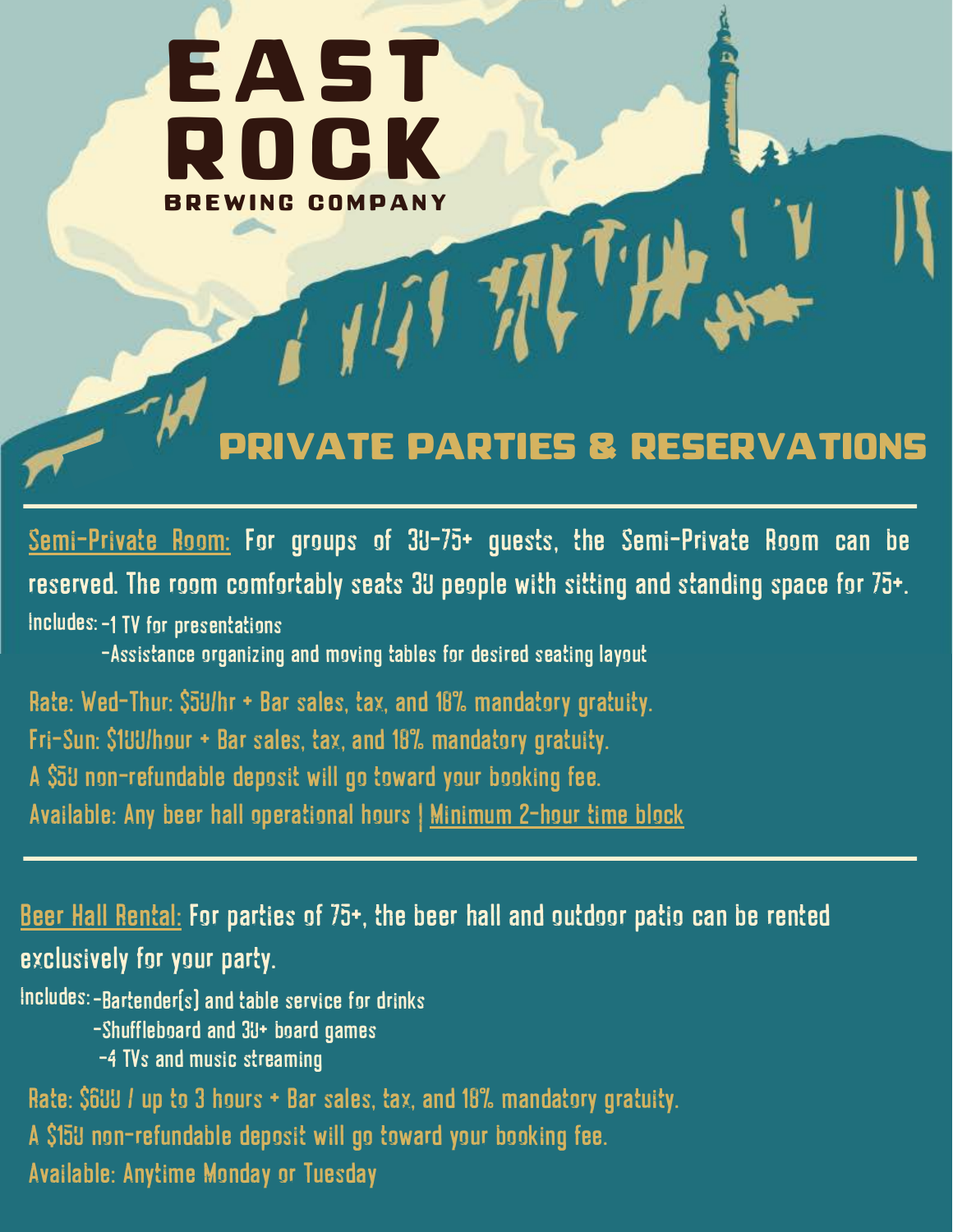# EAST D C K **BREWING COMPANY**

### private parties & Reservations

Brewery Factory Rental Space: For parties of 100+, the factory floor can be rented for 3+ hours.

Includes: -Table service for drinks -Tables & benches/chairs -Assistance setting up/breaking down -PA system for presentations/music streaming Rate: \$650 for up to 4 hours

Available: Upon request. For rental inquiries, please email our beer hall manager, Carissa, at carissa@eastrockbeer.com

Beer Hall Meeting Rental: The beer hall is available outside of operational hours for use as meeting

or presentation space.

Includes: -4 TVs for presentations/videos (please provide HDMI chord) -PA system -Sound system for music

Rate: \$75 / hr | Minimum 2-hour time block

Available: Mon 9:00 am - 5 pm, Tues-Thurs 8:00 am - 3:00 pm and Fri-Sun 8:00 am - 12:00 pm

NO outside beverages are permitted in the beer hall or factory. We ask that you please remove any food or decorations at the end of the event. For any other questions, please email carissa@eastrockbeer.com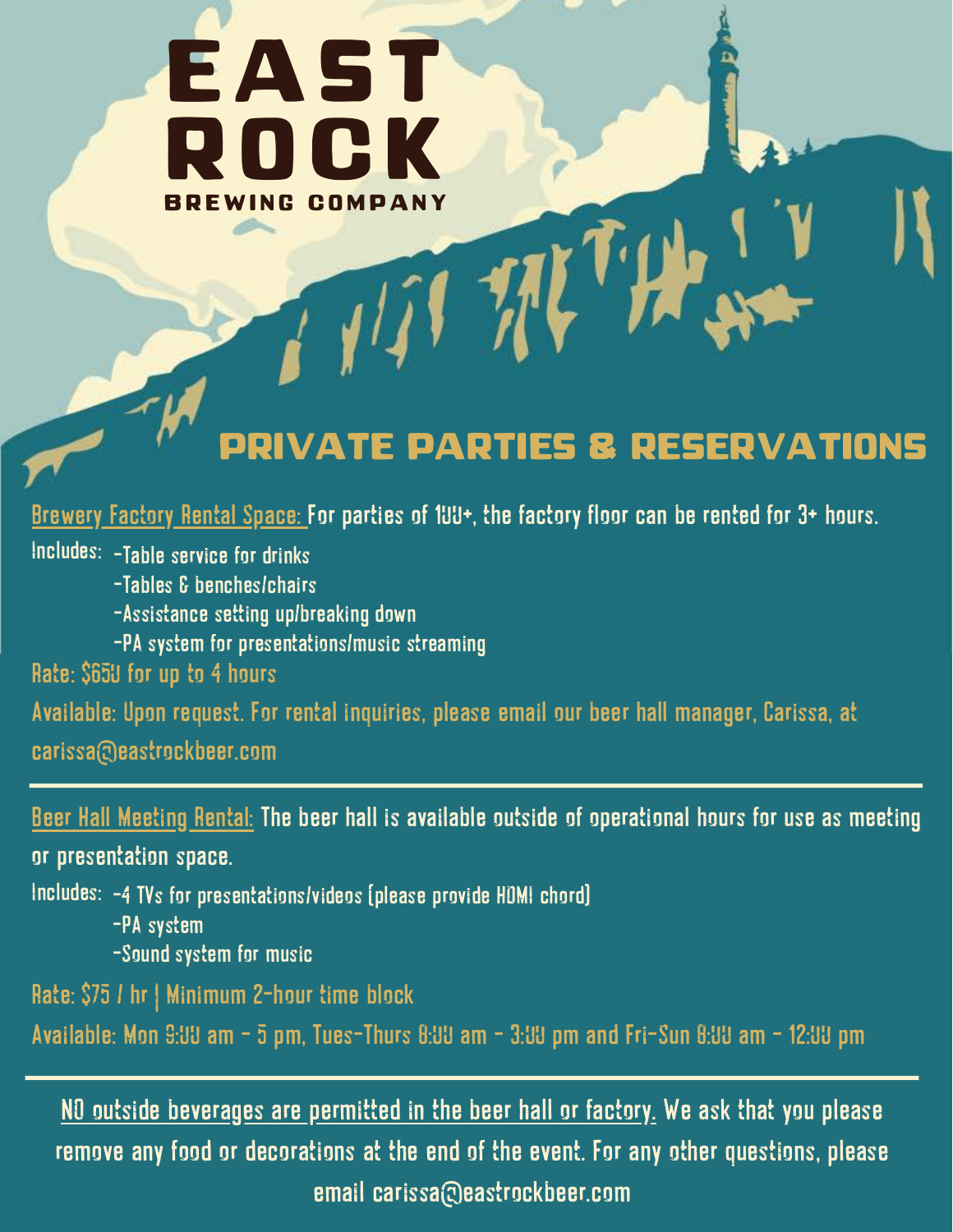## EAST R o c k BREWING COMPANY

#### Tab Options:

Nil 11

General Tab: Create one tab to charge your entire party's drinks. Ticket Tab: Each guest will be given a predetermined number of tickets which they will then exchange for a beverage of their choice. Each beverage will be added to the hosts tab and paid for at the end of the event.

Open Bar: \$25 per person for 3 hours (only available for private events) Cash Bar: Each guests is responsible for their own tab.

> Local Catering Options: P&M Deli (203) 865-1147 Chestnut Fine Foods & Confections (203) 782-6767 One6Three Pizza (203) 777-5141 Nica's Market (203) 787-5919

You are welcome to use other caterers or bring in your own food!